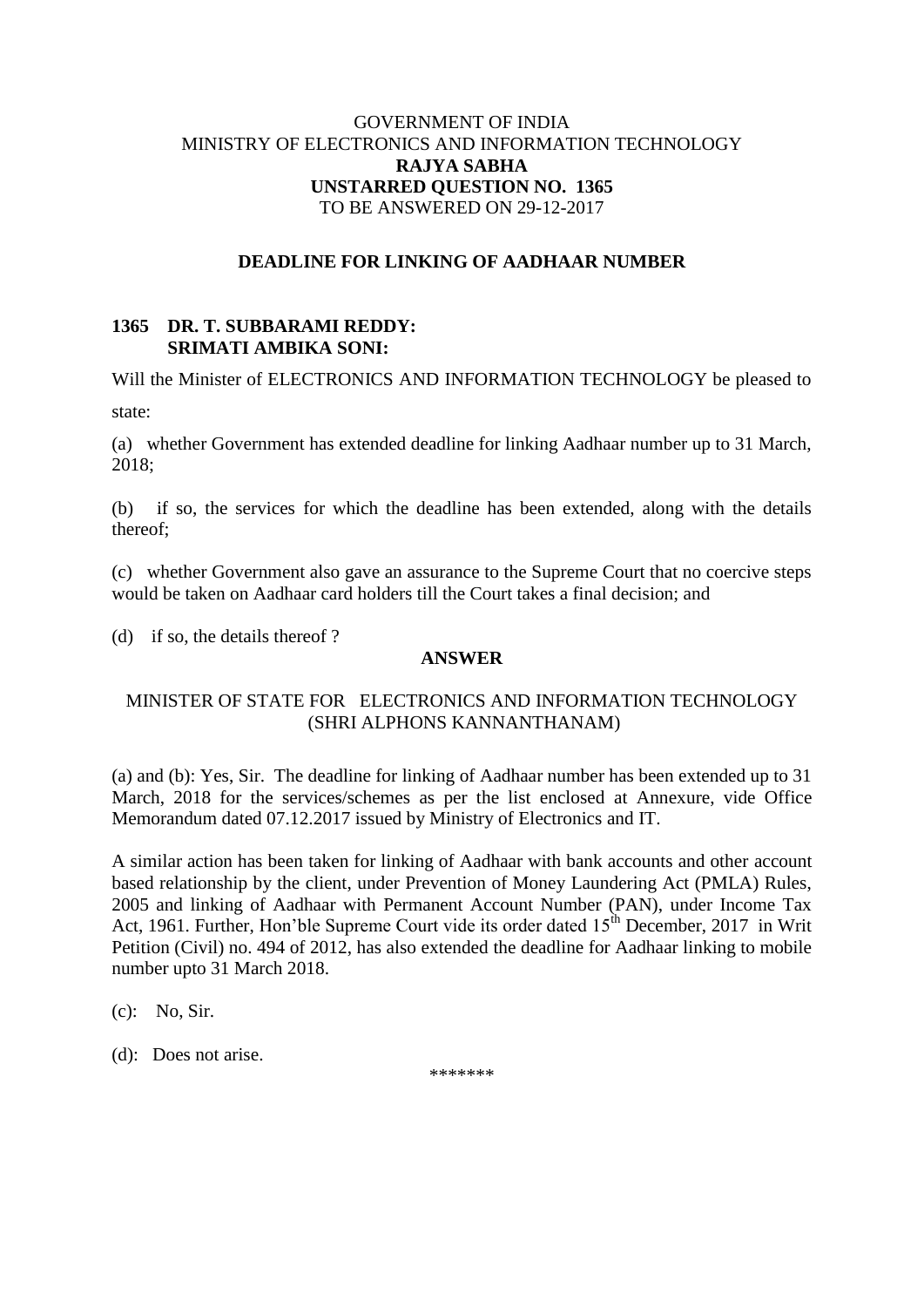# **Annexure**

#### **List of Published Notifications (published on eGazette.nic.in) under Section 7 of the Aadhaar Act, 2016 [As on 30-11-2017]**

|                         |                                                 |                | [Summary: # Ministries/Departments: 35; # Notifications=144; # Schemes covered under these notifications=252]                                                                                |                                                        |
|-------------------------|-------------------------------------------------|----------------|----------------------------------------------------------------------------------------------------------------------------------------------------------------------------------------------|--------------------------------------------------------|
| Sl.No.                  | <b>Ministry/Department</b>                      | Sl.No.         | <b>Name of Scheme/Programme</b>                                                                                                                                                              | # Schemes<br><i>included in</i><br>the<br>notification |
| $\mathbf{1}$            | Ministry of Labour and<br>Employment            | 1              | Employees' Pension Scheme, 1995                                                                                                                                                              |                                                        |
|                         |                                                 | $\overline{2}$ | Housing Subsidy Benefit                                                                                                                                                                      | $\overline{4}$                                         |
|                         |                                                 | 3              | Scholarship Subsidy Benefit                                                                                                                                                                  | 5                                                      |
|                         |                                                 | $\overline{4}$ | <b>National Career Services (NCS)</b>                                                                                                                                                        | 1                                                      |
|                         |                                                 | $\overline{5}$ | Stipend to Trainees under the Scheme of Welfare for SC/STs Job<br>Seekers through coaching, guidance & vocational training                                                                   | 1                                                      |
|                         |                                                 | 6              | Stipend to persons with disabilities defined under The Right of<br>Person With Disbilities (RPwD) Act 2016                                                                                   | $\mathbf{1}$                                           |
|                         |                                                 | 7              | <b>Bonded Labour Rehabilitation Scheme</b>                                                                                                                                                   | 1                                                      |
|                         |                                                 | 8              | National Child Labour Project (NCLP)                                                                                                                                                         | $\mathbf{1}$                                           |
|                         |                                                 | 9              | Grants-in-aid to Voluntary Organizations (stipend component for<br>training centres)                                                                                                         | $\mathbf{1}$                                           |
|                         |                                                 | 10             | Aam Aadmi Bima Yojana (AABY)                                                                                                                                                                 | 1                                                      |
|                         |                                                 | 11             | Grants to Dattopant Thengadi National Board for Workers<br>Education & Development [DTNBWE&D]                                                                                                | 1                                                      |
|                         |                                                 | 12             | Grants to V.V. Giri National Labour Institute                                                                                                                                                | 1                                                      |
| $\overline{2}$          | Ministry of Skill                               | 13             | National Apprenticeship Promotion Scheme (NAPS)                                                                                                                                              | $\,1$                                                  |
|                         | Development &<br>Entrepreneurship               | 14             | Pradhan Mantri Kaushal Vikash Yojana [PMKVY]                                                                                                                                                 | $\mathbf{1}$                                           |
| $\mathbf{3}$            | Department of Personnel &<br>Training           | 15             | Schemes of (a) Conduct of Yoga Classes at Grih Kalyan Kendras<br>(GKK) (b) Annual Grant to GKK, (c) Assistance for come and play<br>scheme (d) Coaching Academies and summer camps by CCSCSB | $\overline{4}$                                         |
| $\overline{\mathbf{4}}$ | Ministry of Agriculture and<br>Farmer's Welfare | 16             | Crop Insurance Schemes                                                                                                                                                                       | $\overline{2}$                                         |
|                         |                                                 | 17             | Mission for Integrated Development of Horticulture (MIDH)                                                                                                                                    | 6                                                      |
|                         |                                                 | 18             | Soil Health Management and Soil Health Card under National<br>Mission for Sustainable Agriculture (NMSA)                                                                                     | 2                                                      |
|                         |                                                 | 19             | Agri-Clinics and Agri-Business Centres (AC&ABC)                                                                                                                                              | 1                                                      |
|                         |                                                 | 20             | National Food Security Mission (NFSM)                                                                                                                                                        | $\sqrt{5}$                                             |
|                         |                                                 | 21             | Per Drop More Crop component of Pradhan Mantri Krishi<br>Sinchayee Yojana (PMKSY)                                                                                                            | 1                                                      |
|                         |                                                 | 22             | Support to State Extension Programmes for Extension Reform -<br><b>ATMA Scheme</b>                                                                                                           | $\mathbf{1}$                                           |
|                         |                                                 | 23             | Rainfed Area Development under NMSA                                                                                                                                                          | 1                                                      |
|                         |                                                 | 24             | National Mission on Oilseeds and Oil Palm (NMOOP)                                                                                                                                            | 1                                                      |
|                         |                                                 | 25             | Sub-Mission on Agricultural Mechanism Scheme (SMAM)<br>[Component 1& 2] [Central Sector]                                                                                                     | 1                                                      |
|                         |                                                 | 26             | Sub-Mission on Agricultural Mechanism Scheme (SMAM)<br>[Component 3 to 8] [Centrally Sponsored]                                                                                              | 1                                                      |
|                         |                                                 | 27             | Sub-Mission on Seeds & Planting Materials (SMSP) under<br>National Mission on Agriculture Extension and Technology<br>(NMAET)                                                                | 1                                                      |
|                         |                                                 | 28             | Cooperative Training and Education by NCUI and NCCT                                                                                                                                          | 1                                                      |
|                         |                                                 | 29             | <b>Interest Subvention Scheme</b>                                                                                                                                                            | 1                                                      |
| 5                       | Deptt. of Higher Education,<br><b>MHRD</b>      | 30             | Central Sector Scholarship Scheme for College and University<br>Students                                                                                                                     | 1                                                      |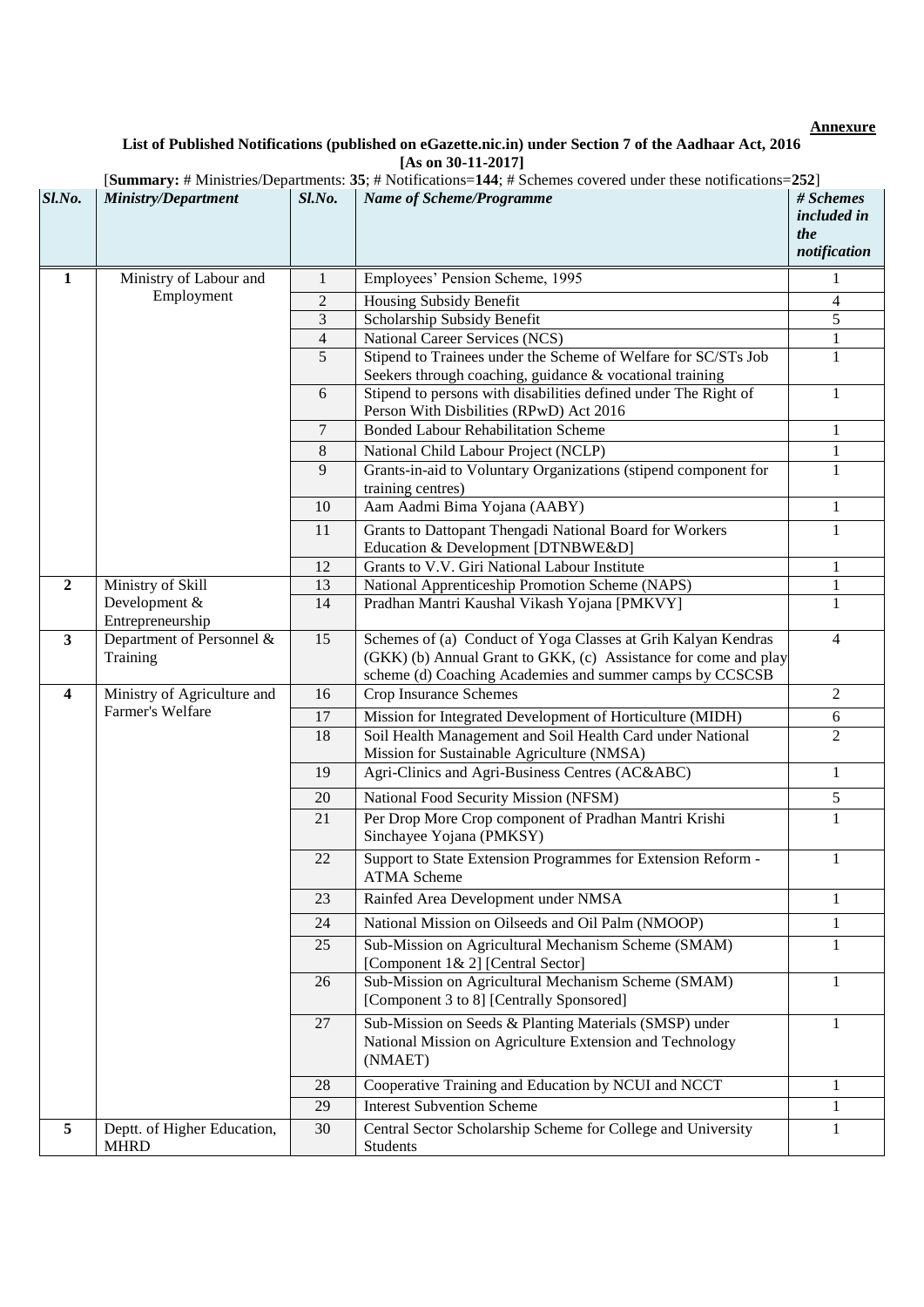|   |                                                       | 31       | Scholarship & Fellowship Schemes being implemented by UGC<br>and AICTE                                                                                | 18                           |
|---|-------------------------------------------------------|----------|-------------------------------------------------------------------------------------------------------------------------------------------------------|------------------------------|
| 6 | Deptt. of School Education                            | 32       | National Means-cum-Merit Scholarship Scheme (NMMSS)                                                                                                   | $\mathbf{1}$                 |
|   | & Literacy, MHRD                                      | 33       | National Scheme of Incentive to Girls for Secondary Education<br>(NSIGSE)                                                                             | 1                            |
|   |                                                       | 34       | Payment of salary/honararium to teachers & staff under Sarva<br>Shiksha Abhiyan (SSA)                                                                 | 1                            |
|   |                                                       | 35       | Benefits to 6 to 14 yrs children under Sarva Shiksha Abhiyan<br>(SSA)                                                                                 | 1                            |
|   |                                                       | 36       | Inclusive Education of the Disabled at Secondary State (IEDSS)<br>under RMSA                                                                          | 1                            |
|   |                                                       | 37       | Scheme of Adult Education & Skill Development - Saakshar<br><b>Bharat</b>                                                                             | $\mathbf{1}$                 |
|   |                                                       | 38       | Scheme of support to NGOs/Institutions /SRCs for Adult<br><b>Education and Skill Development</b>                                                      | $\mathbf{1}$                 |
|   |                                                       | 39       | Mid-day Meal for Children                                                                                                                             | $\mathbf{1}$                 |
|   |                                                       | 40       | Payment of honorarium to Cook-cum-Helpers (CCHs) under<br><b>MDM</b> Scheme                                                                           | $\mathbf{1}$                 |
|   |                                                       | 41       | Scheme for providing Quality Education for Madarsas (SPQEM)                                                                                           | $\mathbf{1}$                 |
|   |                                                       | 42       | In-kind benefits under Inclusive Education of the Disabled at<br>Secondary Stage (IEDSS) Scheme                                                       | $\mathbf{1}$                 |
| 7 | Deptt. of Social Justice and                          | 43       | Central Sector/Centrally Sponsored Scholarship Schemes (12)                                                                                           | 12                           |
|   | Empowerment                                           | 44       | Assistnce to Voluntary Organizations under various Schemes (4<br>schemes)                                                                             | $\overline{4}$               |
|   |                                                       | 45       | Benefits of Schemes of NSFDC, NBCFDC and NSKFDC                                                                                                       | $\mathbf{1}$                 |
|   |                                                       | 46       | Other Central Sector/ Centrally sponsored schemes (three<br>schemes)                                                                                  | $\overline{3}$               |
|   |                                                       | 47       | Protection of Civil Rights Act, 1955 and the Scheduled Castes and<br>the Scheduled Tribes (Prevention of Atrocities) Act, 1989                        | $\mathbf{1}$                 |
|   |                                                       | 48       | Self-Employment Scheme for Rehabilitation of Manual<br>Scavengers (SRMS)                                                                              | $\mathbf{1}$                 |
|   |                                                       | 49       | Schemes of Dr Ambedkar Foundation                                                                                                                     | 6                            |
| 8 | Deptt. of Empowerment of<br>Persons with Disabilities | 50       | Assistance to disabled persons for purchase/fitting of Aids and<br>Appliances (ADIP)                                                                  | 1                            |
|   |                                                       | 51       | Scholarship Schemes for education of students with disabilities (6<br>schemes)                                                                        | 6                            |
|   |                                                       | 52       | National Action Plan for Skill Training of persons with disabilities<br>under SIPDA                                                                   | 1                            |
|   |                                                       | 53       | Deendayal Disabled Rehabilitation Scheme (DDRS)                                                                                                       | $\mathbf{1}$                 |
|   |                                                       | 54<br>55 | District Disability Rehabilitation Centres (DDRCs)<br>Incentive Scheme for providing employment to Persons with<br>Disabilities in the Private Sector | $\mathbf{1}$<br>$\mathbf{1}$ |
| 9 | Ministry of Women and                                 | 56       | Supplementary Nutrition Programme under ICDS Scheme                                                                                                   | 1                            |
|   | Child Development                                     | 57       | Payment of honorarium to AWWs & AWHs under ICDS Scheme                                                                                                | $\mathbf{1}$                 |
|   |                                                       | 58       | Supplementary Nutrition for children offered at Crèche Centres                                                                                        | $\mathbf{1}$                 |
|   |                                                       | 59       | Honorarium paid towards the Crèche Workers and Crèche Helpers                                                                                         | $\mathbf{1}$                 |
|   |                                                       | 60       | Maternity Benefit Programme (MBP)                                                                                                                     | $\mathbf{1}$                 |
|   |                                                       | 61       | <b>Scheme for Adolescent Girls</b>                                                                                                                    | 1                            |
|   |                                                       | 62       | National Mission for Empowerment of Women (NMEW)                                                                                                      | $\mathbf{1}$                 |
|   |                                                       | 63       | <b>ICDS</b> Training Programme                                                                                                                        | $\mathbf{1}$                 |
|   |                                                       | 64<br>65 | Ujjawala Scheme<br>Swadhar Scheme                                                                                                                     | 1<br>1                       |
|   |                                                       | 66       | Integrated Child Protection Scheme (ICPS)                                                                                                             | 1                            |
|   |                                                       | 67       | <b>STEP Programme</b>                                                                                                                                 | $\mathbf{1}$                 |
|   |                                                       |          |                                                                                                                                                       |                              |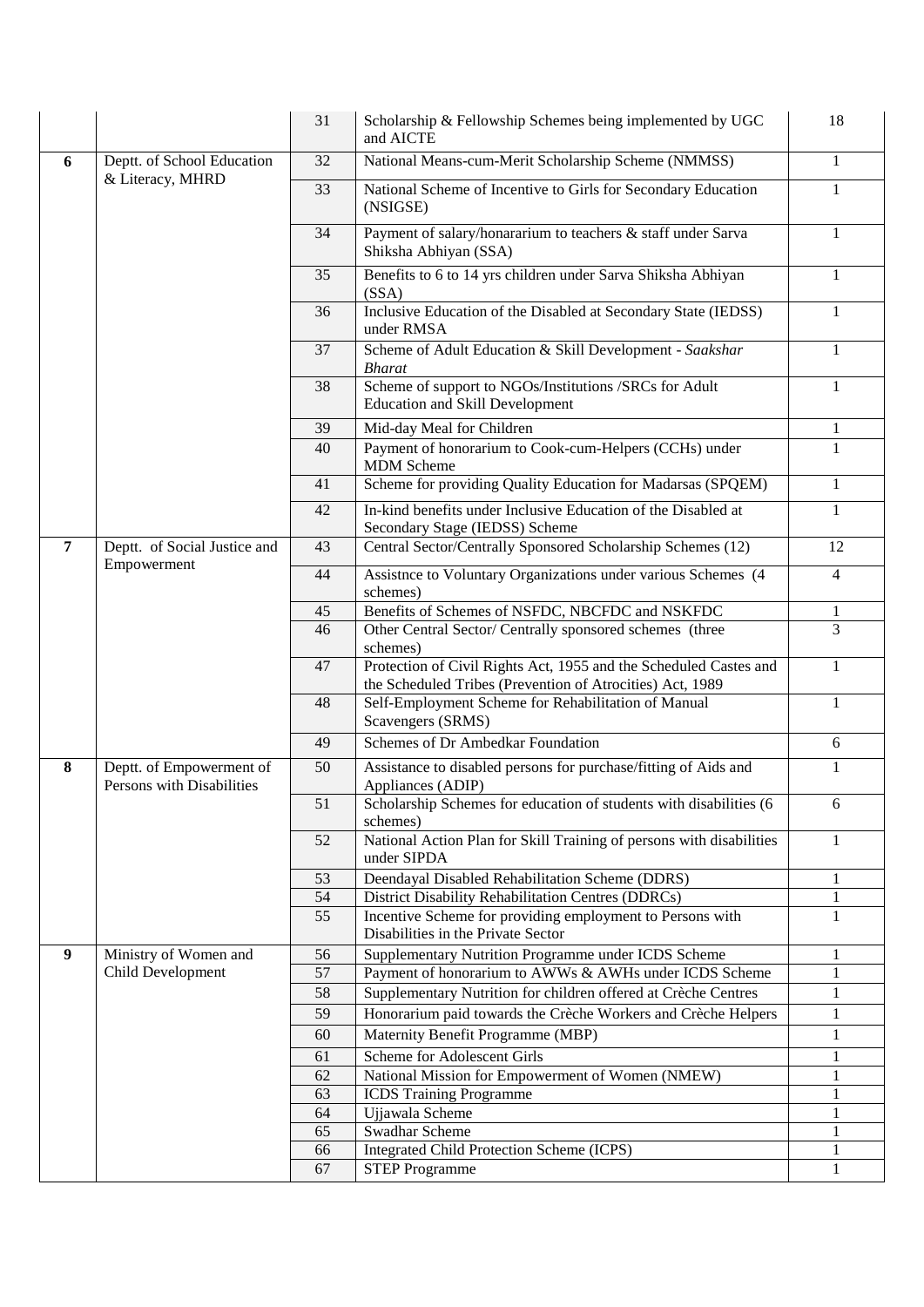|    |                                                            | 68  | Rashtriya Mahila Kosh                                                                                                 | 4              |
|----|------------------------------------------------------------|-----|-----------------------------------------------------------------------------------------------------------------------|----------------|
|    |                                                            | 69  | Pradhan Mantri Matru Vandana Yojana (PMMVY)                                                                           | 1              |
|    |                                                            |     |                                                                                                                       |                |
| 10 | Ministry of Rural<br>Development                           | 70  | <b>MGNREGA</b>                                                                                                        | 1              |
|    |                                                            | 71  | Deendayal Antyodaya Yojana - National Rural Livelihoods<br>Mission (DAY-NRLM)                                         | 1              |
|    |                                                            | 72  | National Social Assistance Programme (NSAP)                                                                           | $\mathbf{1}$   |
|    |                                                            | 73  | Pradhan Mantri Awaas Yojana - Gramin (PMAY-G)                                                                         | 1              |
|    |                                                            | 74  | Deen Dayal Upadhyaya Grameen Kaushalya Yojana (DDU-GKY)                                                               | $\mathbf{1}$   |
| 11 | Deptt of Food & Public<br>Distribution                     | 75  | Targetted Public Distribution System (TPDS)                                                                           | $\mathbf{1}$   |
| 12 | Ministry of Health &<br>Family Welfare                     | 76  | Janani Suraksha Yojana (JSY)                                                                                          | 1              |
|    |                                                            | 77  | Payment of performance based incentives to Accredited Social<br>Health Activists (ASHA) under National Health Mission | 1              |
|    |                                                            | 78  | Payment of remuneration to contractual staff engaged under<br>National Health Mission                                 | 1              |
|    |                                                            | 79  | Revised National Tuberculosis Control Programme [RNTCP]                                                               | 1              |
|    |                                                            | 80  | Familiy Planning Schemes under National Health Mission                                                                | 5              |
| 13 | M/o Panchayeti Raj                                         | 81  | e-Panchayat Mission Mode Project                                                                                      | 1              |
| 14 | M/o Water Resources, RD                                    | 82  | Research & Development Programme                                                                                      | 1              |
|    | $&$ GR                                                     | 83  | <b>National Water Mission</b>                                                                                         | $\mathbf{1}$   |
|    |                                                            | 84  | Painting & Essay Competitions for School Children under IEC<br>component of HRD & Capacity Building Scheme            | 1              |
| 15 | Deptt. of Ex-Servicemen<br>Welfare, Minitsry of<br>Defence | 85  | Pension to retired Defence Forces Pensioners/Family Pensioners                                                        | 1              |
| 16 | Ministry of Chemicals and<br>Fertilizers                   | 86  | National Awards Scheme for Technology Innovation in<br>Petrochemicals & Downstream Plastics Processing Industry       | $\mathbf{1}$   |
|    |                                                            | 87  | <b>Bhopal Gas Leak Disaster Scheme</b>                                                                                | 1              |
|    |                                                            | 88  | <b>Fertilizers Subsidy</b>                                                                                            | 6              |
| 17 | Ministry of Petroleum &                                    | 89  | LPG Subsidy                                                                                                           | $\mathbf{1}$   |
|    | <b>Natural Gas</b>                                         | 90  | LPG connection under Pradhan Mantri Ujjwala Yojana (PMUY)                                                             | $\mathbf{1}$   |
|    |                                                            | 91  | PDS Kerosene Subsidy                                                                                                  | $\mathbf{I}$   |
| 18 | Ministry of Information and                                | 92  | Journalist Welfare Scheme                                                                                             | 1              |
|    | Broadcasting                                               | 93  | Scholarship Scheme of Satyajit Ray Film & Television Institute                                                        | 1              |
| 19 | Ministry of Science &<br>Technology                        | 94  | <b>INSPIRE Awards/Fellowships</b>                                                                                     | 6              |
| 20 | Ministry of Drinking Water<br>& Sanitation                 | 95  | Swachh Bharat Mission (Gramin)                                                                                        | $\mathbf{1}$   |
| 21 | Ministry of Textiles                                       | 96  | National Handicraft Development Programme (NHDP)                                                                      | 11             |
|    |                                                            | 97  | National Handloom Development Programme Scheme &                                                                      | $\overline{2}$ |
|    |                                                            |     | Comprehensive Development of Handlooms Scheme for<br>Handloom Weavers                                                 |                |
|    |                                                            | 98  | Integrated Scheme for Development of Silk Industry                                                                    | 1              |
|    |                                                            | 99  | <b>Integrated Scheme for Powerloom Workers</b>                                                                        | 1              |
|    |                                                            | 100 | Group Insurance Scheme for Powerloom Workers                                                                          | $\mathbf{1}$   |
|    |                                                            | 101 | In-situ Upgradation of Plain Powerloom for SSI Powerloom<br>Sector                                                    | 1              |
|    |                                                            | 102 | Scheme for Promoting Usage of Agrotextiles in NER                                                                     | 1              |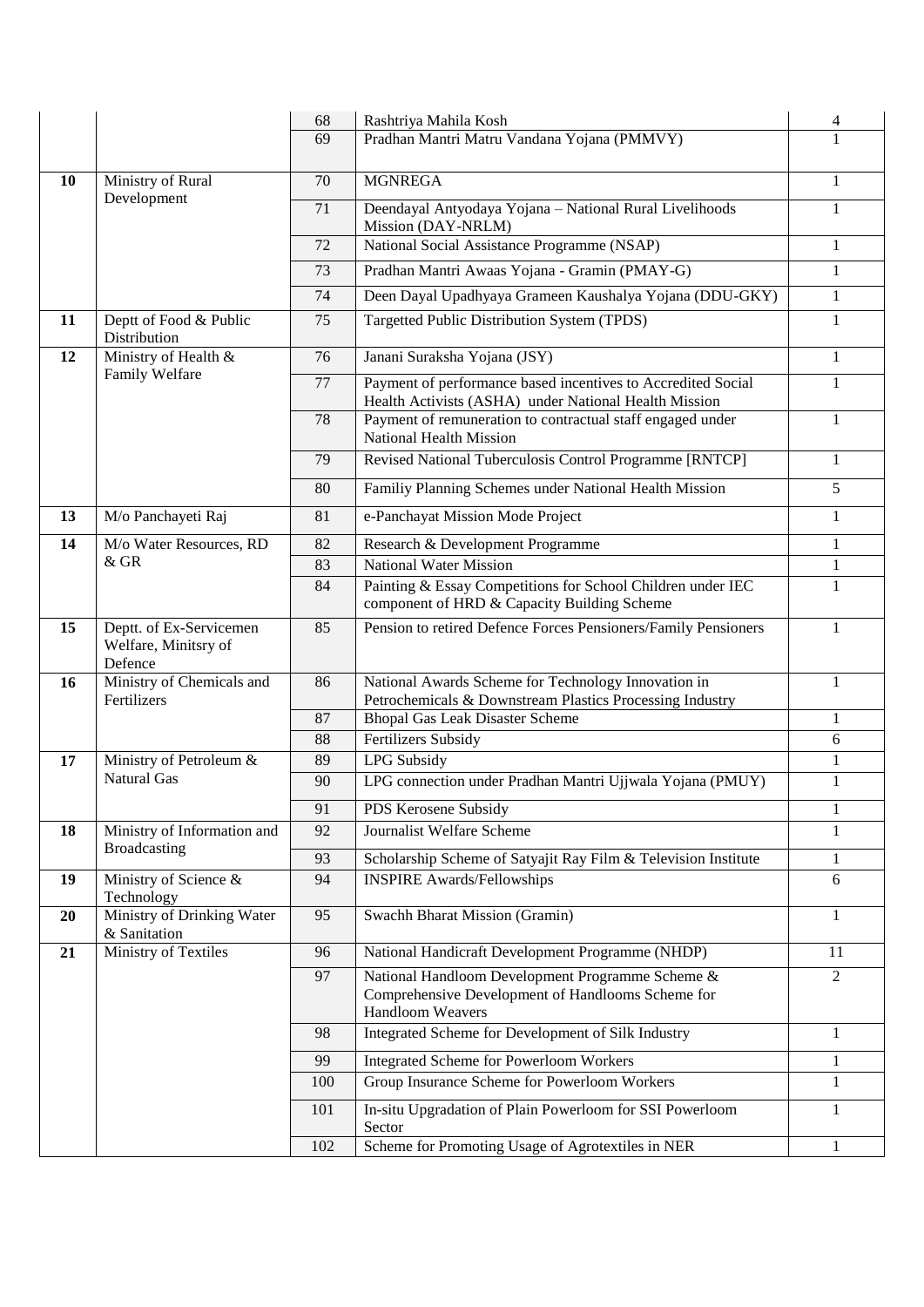| 22 | Ministry of Heavy Industry<br>$&$ Public Enterprises (D/o | 103        | Excise Duty Subsidy on purchase of Car by Physically<br>Handicapped Persons                          | 1                 |
|----|-----------------------------------------------------------|------------|------------------------------------------------------------------------------------------------------|-------------------|
|    | Heavy Industry)                                           | 104        | <b>FAME</b> India Scheme                                                                             | $\mathbf{1}$      |
|    |                                                           | 105        | Scheme of Counselling, Retraining and Redeployment for                                               | $\mathbf{1}$      |
|    |                                                           |            | separated Employees (CRR Scheme)                                                                     |                   |
|    |                                                           | 106        | Scheme of Research, Development & Consultancies on Generic<br>Issues of Enterprises (RDC Scheme)     | $\mathbf{1}$      |
| 23 | Ministry of AYUSH                                         | 107        | National AYUSH Mission                                                                               | $\mathbf{1}$      |
|    |                                                           | 108        | Promotion of International Cooperation in AYUSH                                                      | $\mathbf{1}$      |
|    |                                                           | 109        | Central Sector Scheme of Extra-Mural Research in AUYSH                                               | $\mathbf{1}$      |
|    |                                                           | 110        | Courses on Ayurveda in Rashtriya Ayurveda Vidyapeeth (RAV)                                           | $\mathbf{1}$      |
| 24 | Ministry of Corporate<br>Affairs                          | 111        | Internship Scheme for Post-Graduate Students                                                         | $\mathbf{1}$      |
| 25 | Ministry of Urban<br>Development                          | 112        | Swachh Bharat Mission (Urban)                                                                        | $\mathbf{1}$      |
| 26 | Ministry of Minority Affairs                              | 113        | Scholarship Schemes (3 Schemes)                                                                      | 3                 |
|    |                                                           | 114        | Seekho Aur Kamao                                                                                     | $\mathbf{1}$      |
|    |                                                           | 115        | Upgrading Skills & Training in Traditional Arts/Crafts for                                           | $\mathbf{1}$      |
|    |                                                           |            | Development [USTTAD]                                                                                 |                   |
|    |                                                           | 116<br>117 | Free Coaching and Allied Scheme<br>Nai Udaan Scheme                                                  | 1<br>$\mathbf{1}$ |
|    |                                                           | 118        | Padho Pradesh Scheme                                                                                 | $\mathbf{1}$      |
|    |                                                           | 119        | Maulana Azad National Fellowship Scheme                                                              | $\mathbf{1}$      |
|    |                                                           | 120        | Jiyo Parsi Scheme                                                                                    | $\mathbf{1}$      |
| 27 | Ministry of Road Transport                                | 121        | National Award for individual in the field of Road Safety                                            | $\mathbf{1}$      |
|    | & Highways                                                | 122        | Refresher Training to Drivers in Unorganized Sector & HRD                                            | $\mathbf{1}$      |
| 28 | Ministry of Culture                                       | 123        | Schemes of Scholarship/Fellowships / Grants for promoting                                            | 3                 |
|    |                                                           |            | culture:                                                                                             |                   |
|    |                                                           |            | (a) Award of Scholarship to Young Artistes in Different Cultural<br>Fields,                          |                   |
|    |                                                           |            | (b) Award of Fellowships to Outstanding Persons in the field of                                      |                   |
|    |                                                           |            | Culture and                                                                                          |                   |
|    |                                                           |            | (c) Tagore National Fellowship/ Scholarship for Cultural                                             |                   |
|    |                                                           | 124        | Research<br>Central Sector Shemes of:                                                                | 5                 |
|    |                                                           |            | (a) Performing Arts Grant Scheme                                                                     |                   |
|    |                                                           |            | (b) Scheme for Financial Assistance to Cultural Organizations                                        |                   |
|    |                                                           |            | with National Presence                                                                               |                   |
|    |                                                           |            | (c) Artistes Pension Scheme and Welfare Fund                                                         |                   |
|    |                                                           |            | (d) Cultural Functions and Production Grant Scheme<br>(e) Promoting International Cultural Relations |                   |
|    |                                                           | 125        | Scheme of Safeguarding the Intangiable Cultural Heritage and                                         | 1                 |
|    |                                                           |            | Diverse Cultural Traditions of India (through Sangeet Natak                                          |                   |
|    |                                                           |            | Academy)                                                                                             |                   |
| 29 | Ministry of Tourism                                       | 126        | <b>Training Programmes</b>                                                                           | 1                 |
| 30 | Ministry of Finance                                       | 127        | Atal Pension Yojana (APY)                                                                            | $\mathbf{1}$      |
|    |                                                           | 128        | Varistha Pension Bima Yojana (VPBY)                                                                  | $\mathbf{1}$      |
| 31 | Department of                                             | 129        | Scholarship to NIPER Students                                                                        | $\mathbf{1}$      |
|    | Pharmaceuticals, M/o<br><b>Chemicals and Fertilizers</b>  | 130        | Pradhan Mantri Bhartiya Janaushadhi Pariyojana (PMBJP)                                               | $\mathbf{1}$      |
| 32 | Ministry of Housing &                                     | 131        | Deendayal Antyodaya Yojana - National Urban Livelihoods                                              | 1                 |
|    | <b>Urban Poverty Alleviation</b>                          |            | Mission (DAY-NULM)                                                                                   |                   |
| 33 | Ministry of Tribal Affairs                                | 132        | Central Sector and Centrally Sponsored Scholarship Schemes                                           | 4                 |